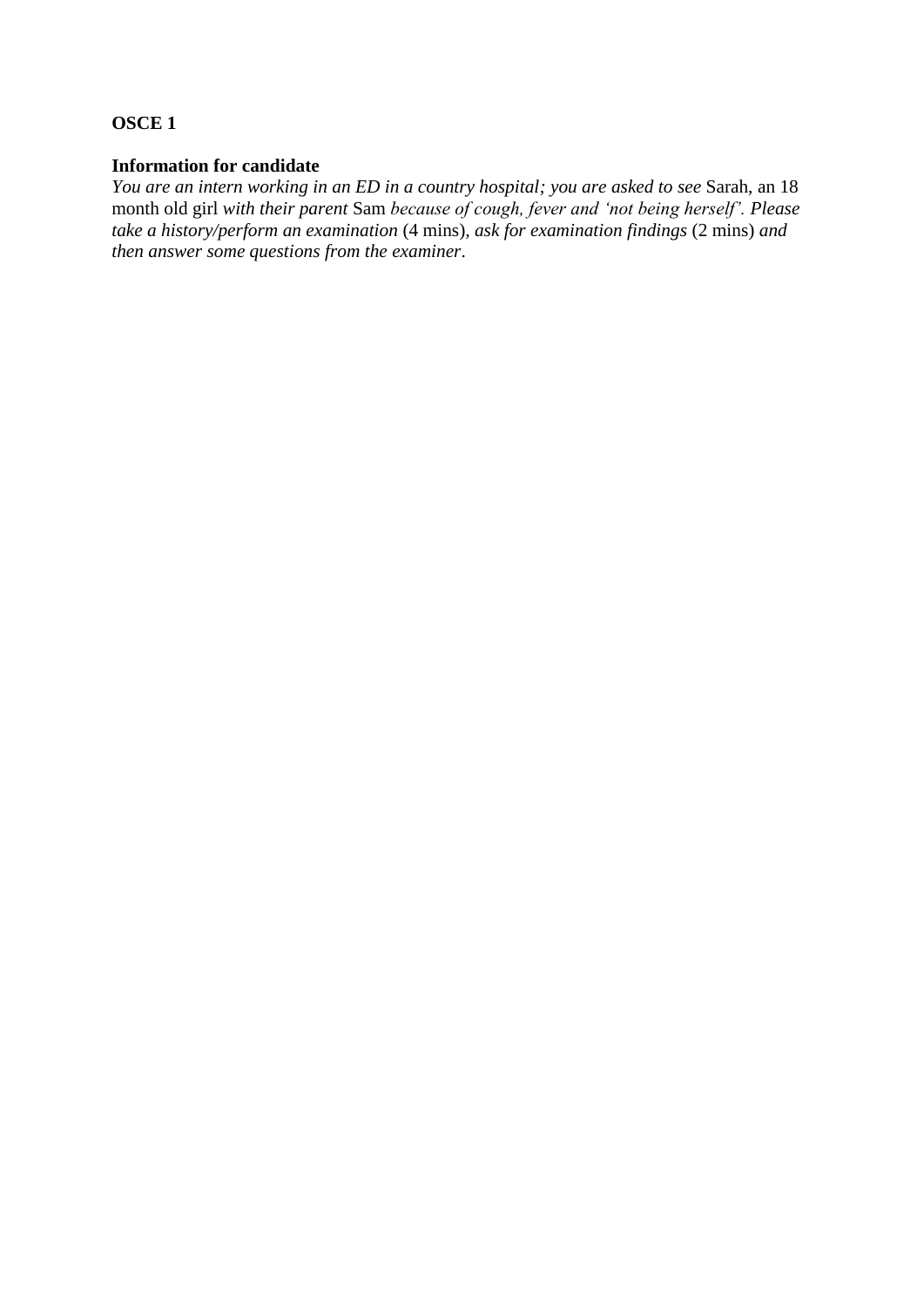## **Information for the patient/parent**

*You are* Sam, *parent of* Sarah, 18 months old.

### History

- 1d Hx of irritability, lethargy, fever
- Cough
	- o Must ask about nature of it to reveal: barking
- Noisy breathing (if asked to describe, say that when exerting herself/active/crying sounds kind of gaspy – stridor)
- **Hoarseness**
- Feeding and fluids (unsettled, and not keen to feed but usual amount is being taken)
- Decreased wet nappies and less full (5 instead of usual 6 wet nappies)
- Nil infectious contacts, nil overseas travel
- Nil other symptoms e.g. headache, dysuria, abdo pain

Nil relevant PHx, nil allergies

Meds – panadol for last d

Nil FHx

SHx: lives with mother and father, older brother at home (in prep, has been well)

#### Examination

- Vital signs within normal ranges for 18/12
- But febrile 38.4
- General inspection/observation: Looks lethargic, but alert and interacts with you appropriately
- Hydration status: Normal skin turgor, cap refill
- Inspection of the chest: Accessory muscle use, barking cough, subcostal recession
- Must ask for noisy breathing/signs of stridor specifically: Stridor when exerting
- Nil audible wheeze, nil abnormal positioning/posture
- Nil chest signs (must ask for percussion and auscultation)
- Heart sounds normal, no murmurs